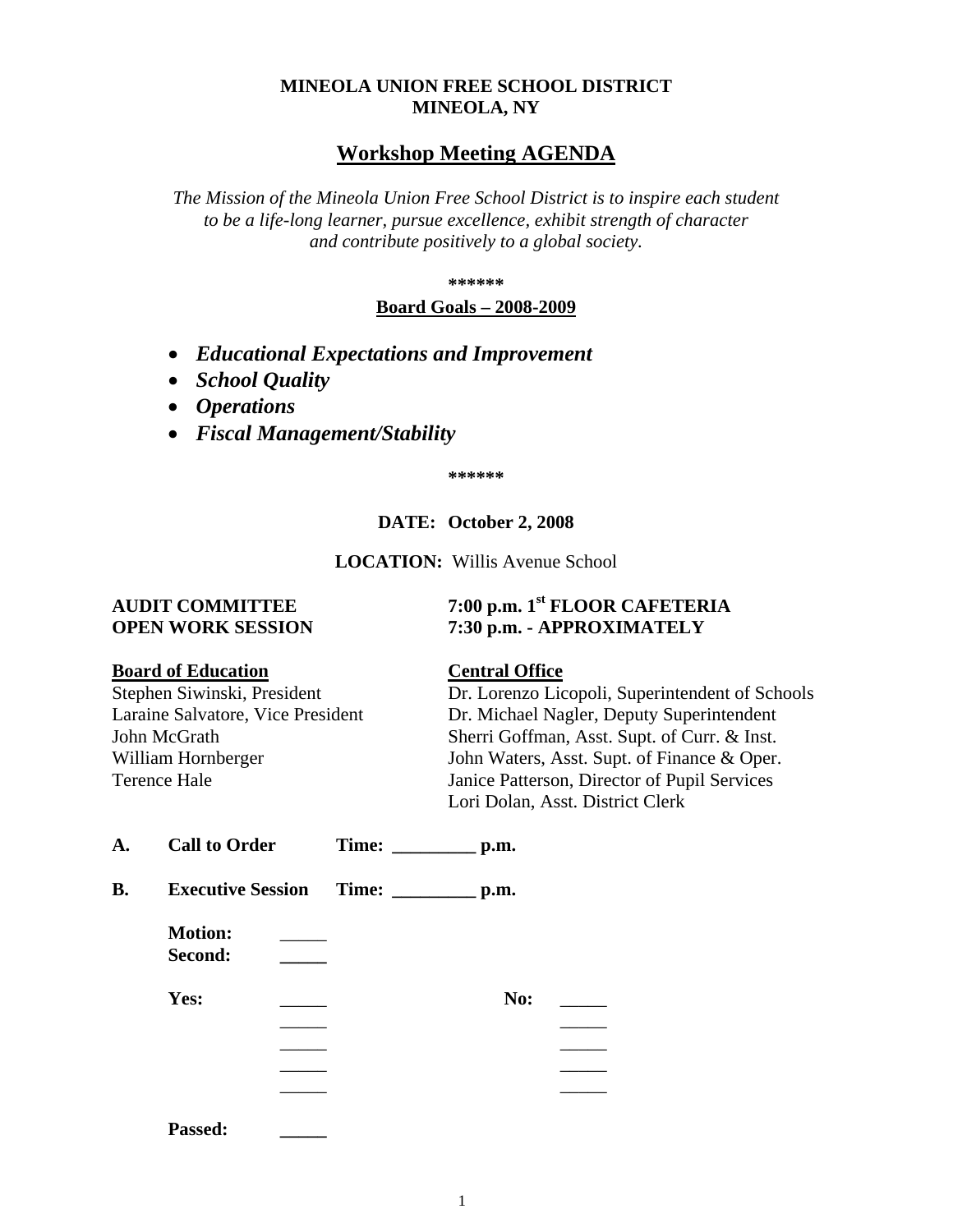**Returned: \_\_\_\_\_**

- **C. Pledge of Allegiance**
- **D. Reading of Mission**
- **E. Moment of Silent Meditation**
- **F. Dais & Visitor Introductions**
- **G. Old Business**
- **H. New Business**

# **1. Independent External Auditor's Report for the Year Ending June 30, 2008**

**RESOLUTION #30 – BE IT RESOLVED** that the Board of Education accepts the Independent External Auditor's Report for the year ending June 30, 2008 and places it on file.

| <b>Motion:</b> |     |  |
|----------------|-----|--|
| Second:        |     |  |
| Yes:           | No: |  |
|                |     |  |
|                |     |  |
|                |     |  |
|                |     |  |
|                |     |  |

**Passed: \_\_\_\_\_**

## **2. Proposed Salary Schedule for Occupational Therapists**

**RESOLUTION #31 – BE IT RESOLVED** that the Board of Education approves the proposed salary schedule for Occupational Therapists as set forth in Attachment "A".

| <b>Motion:</b><br>Second: |     |  |
|---------------------------|-----|--|
| Yes:                      | No: |  |
|                           |     |  |
|                           |     |  |
|                           |     |  |
|                           |     |  |
| Passed:                   |     |  |

- **I. Superintendent's Reports**
	- **Superintendent's Comments**
	- **Student Leadership Report –** Ralph Amitrano
	- **District Physical Education Plan –** Ralph Amitrano
	- **Tentative Agenda Topics**
	- **Budget Calendar**